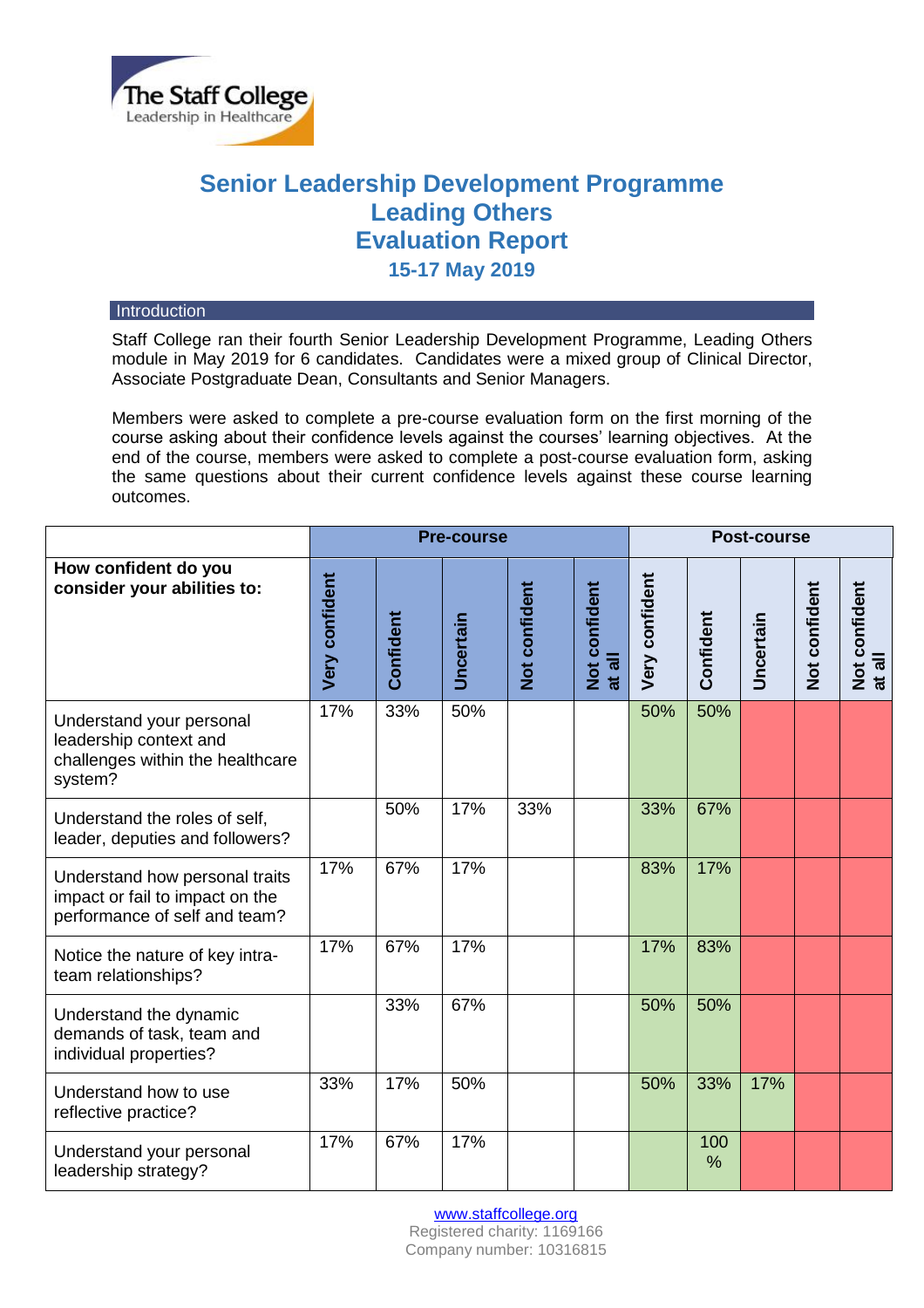

## Overall ratings for the programme

Of those that attended the programme 100% rated the programme as excellent.

83% of members rated the facilitation of the programme as excellent, with 17% rating it as good.

We asked members why they rated it in this way. Some of their responses are below:

- *Emphasis on experiential learning. Believable staff with genuine interest - their motivation and the "why" is clear.*
- *Good mix of ideas and concepts and exercises to challenge leadership and followership skills. Videoing of exercises is key.*
- *V. interactive, more so than any course I've been on.*
- *Faculty was able to change agenda to accommodate our needs. Also, we were rightly pushed and challenged, it felt real and very honest.*
- *Because I have learned so much about myself and leading others.*
- *Very good experiential learning. Could include more on resilience/unconscious bias/gender issues.*

# Would members recommend the course to others?

Of those that attended the programme 83% said they would definitely recommend the programme to others. 17% said that they would probably recommend.

We asked members why they rated it in this way. Some of their responses are below:

- *Leadership is inherently practical therefore it is only by doing and reflecting that we will develop as leaders. The organisation of the time, exercises and information really works and clearly a lot of attention has gone into developing and refining this course.*
- *Military and corporate and coaching input is at senior leave and this challenges group think and 'normalised' practices and paradigms in the NHS.*
- *I can identify colleagues who this would really help.*
- *Did not try to teach us the theory but give us the tools, examples and challenges to get our own answers to our own needs.*
- *Leading in the NHS is very challenging and you need time and space to reflect on your leadership and team development.*
- *At a certain level very good acquisition of skills. Proportional on types/in GP. Seniority of leaders.*

## Personal Evaluation - Goals

When members applied to attend the course we asked them to consider some personal, organisational and clinical goals that they hoped to achieve through their attendance on the course.

We asked them to consider whether they felt they had achieved these goals through the attendance on the course, or whether they felt they had made progress towards them.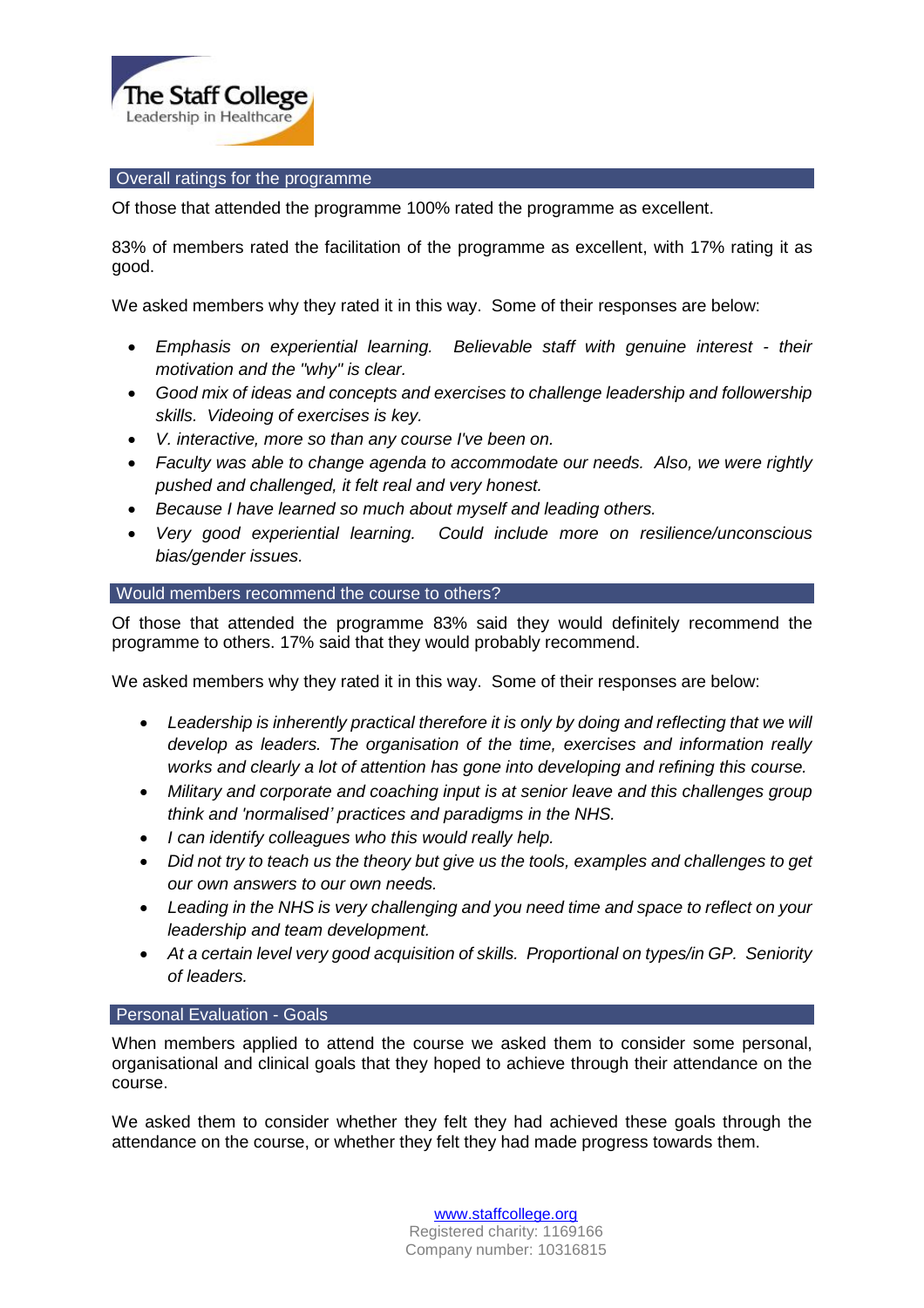

#### Personal Goals

83% of members felt they had achieved their personal goals or made progress towards them during the course. The remaining 17% did not answer this question.

We asked them how the course had helped them to achieve this. Some of their responses follow:

- *Yes. I understand my leadership style. I understand the dynamics of team.*
- *Can't remember what I wrote but I am certain I have progressed!*
- *I have certainly made progress. This is less than of norm as recent personal matter is enabling a rethink of priorities and goals.*
- *Can't remember goals but have certainly achieved more understanding about how to develop as a leader.*
- *Yes, though challenge I feel that potentially I will be able to communicate better and to be able to get more from our team.*

#### Organisational Goals

67% of members felt they had achieved their organisational goals or made progress towards them during the course. 33% didn't provide a response to this question.

We asked them how the course had helped them to achieve this. Some of their responses follow:

- *We are in a "journey" to improve performance and being able to manage and lead team better will help in this objective.*
- *I will be explicit in giving assertive communication and feedback.*

## Clinical Goals

50% of members felt they had achieved their organisational goals or made progress towards them during the course. The remaining 50% did not answer this question.

We asked them how the course had helped them to achieve this. Some of their responses follow:

- *In terms of my impact at work. Ability to lead and cement change in an organisation. To effectively lead times. To develop a more compelling vision.*
- *Identified gaps in my leadership behaviours which can be addressed.*
- *Realisation that "leading" is not just "managing".*

# Final comments

We asked members if they wanted to share any other comments. A selection of their responses is below:

- *Extremely useful and valuable course. I know it makes you think, "why do I do this?" but time challenges that we are put on this course are extremely valuable and the feedback was honest and feeling stronger for it. Thanks.*
- *Lots of learning especially lots of practical interventions that I must reflect on over the next few days to solidify and to take the resources/notes I have from this course close to hand to help guide me in the future.*